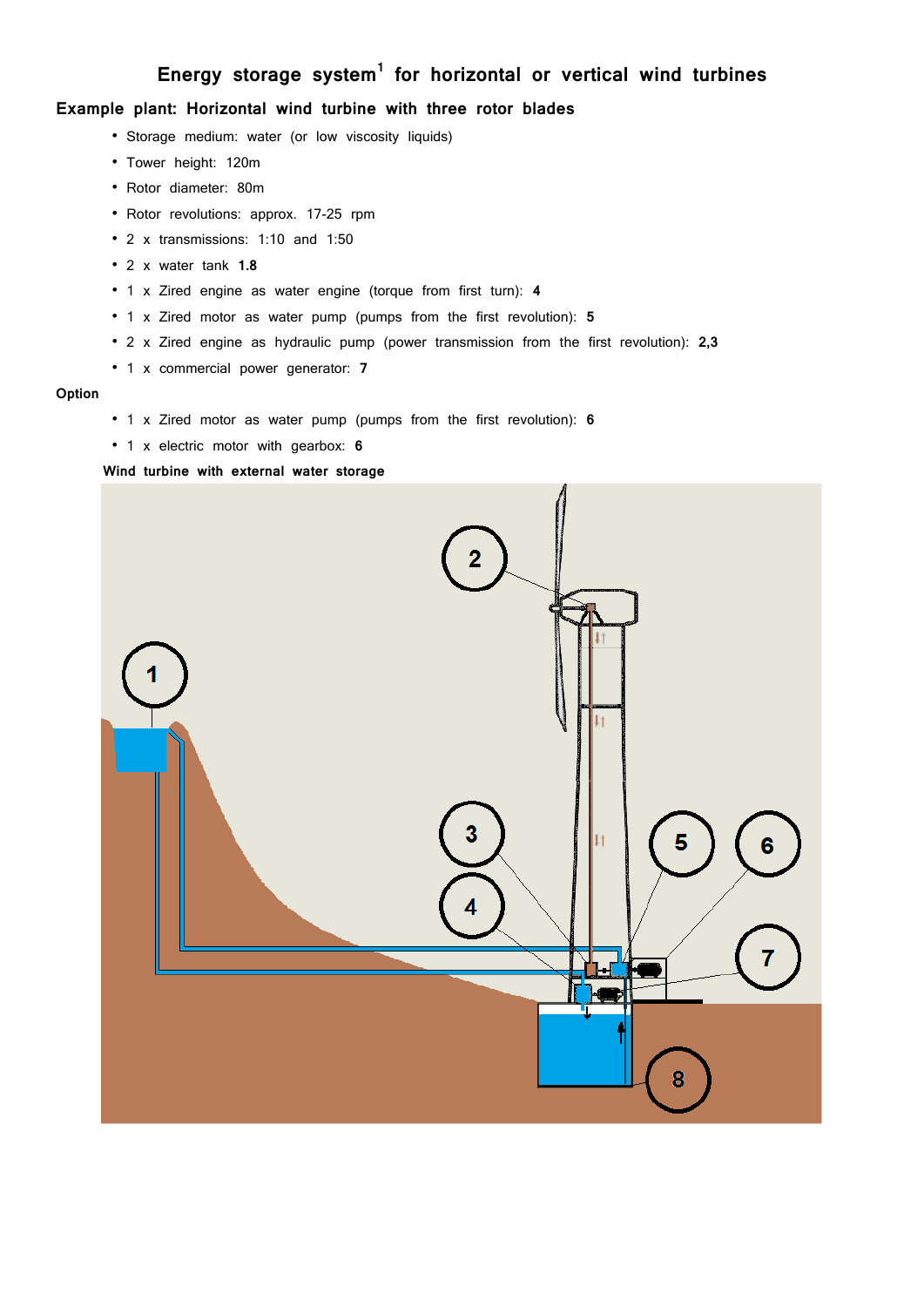#### **Benefits:**

- 100% self-sufficient power supply
- Simple, robust and cost-effective wind turbine design
- 100% eco-friendly technology
- Low maintenance
- **•** Power Consumption Optimization <sup>2</sup> (option)
- 24 hours a day stable power production with a normal power generator
- Uninterrupted and stable power production even with up to four weeks and more calm (prerequisite: a pool least 10000 m3 volume and either or both functions for optimizing power consumption)

#### **Disadvantage:**

 It requires the construction of a water basin, outside the windmill, with at least 30m difference in height

#### **Wind turbine with internal water storage**



## **Benefits:**

- Almost self-sufficient power supply
- Simple, robust and cost-effective design
- 100% eco-friendly technology
- Low maintenance
- **•** Power Consumption Optimization<sup>2</sup> (option)
- 24 hours a day stable power production with a commercial power generator
- Uninterrupted and stable power production even with up to 48 hours of calm (prerequisite: water tank with at least 800 m3 volume and either or both functions for power optimization)